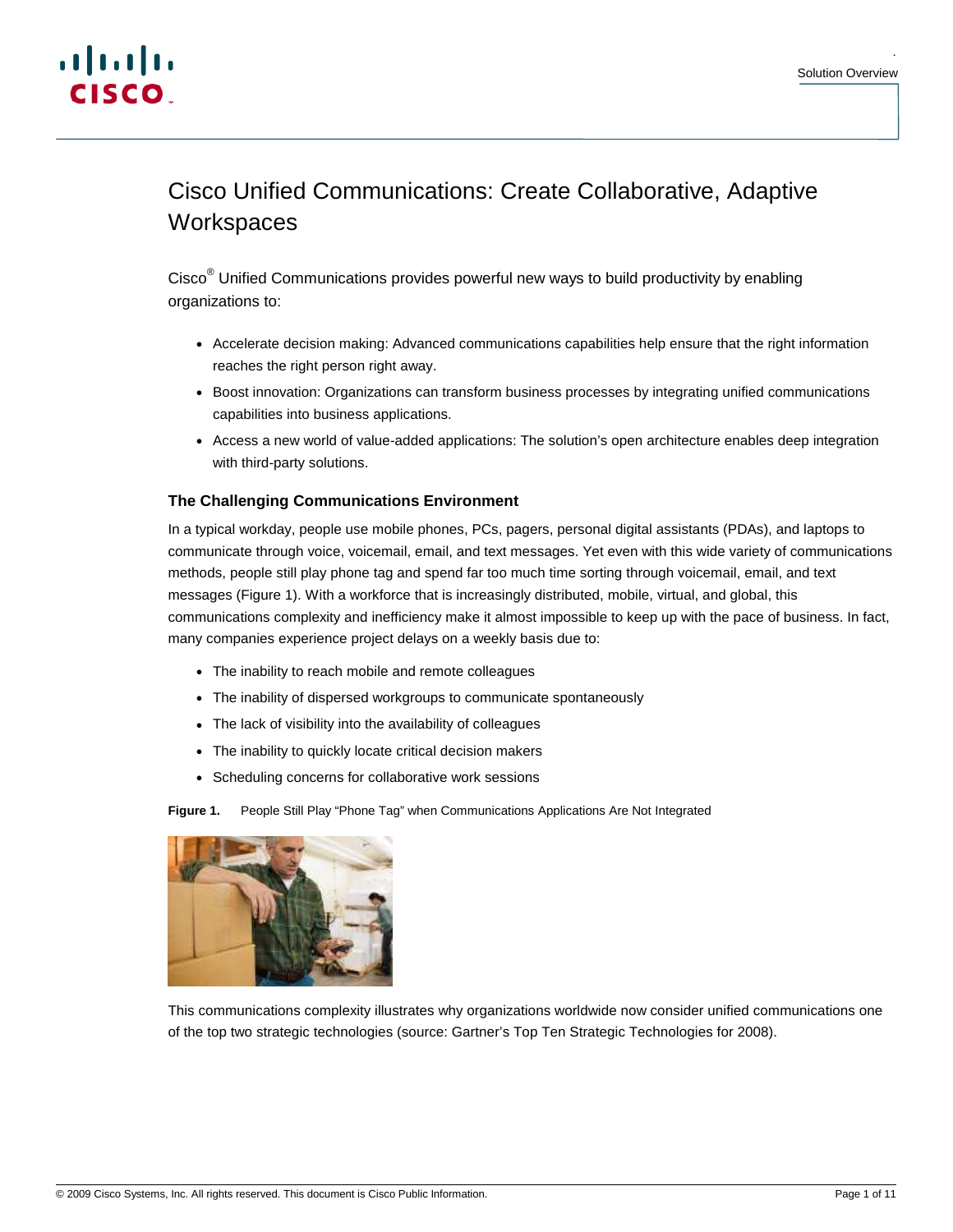## **Business Benefits**

Cisco Unified Communications enables collaboration by integrating IP communications and collaboration products and applications into a single, unified system. Companies around the world—and more than 85 percent of Fortune 500 companies—now use Cisco Unified Communications to build competitive advantage (Figure 2). For example:

- Cisco has intelligently reduced costs in order to fund investments for improvement in other areas of business by investing in our own Cisco TelePresence™, Cisco WebEx®, and Cisco Virtual Expert solutions. Cisco now conducts "in-person" meetings without traveling. These solutions paid for themselves within 12 months. In fact, Cisco saved well more than US\$322 million with the Cisco TelePresence meeting solution alone by reducing travel and sales cycles and improving productivity.
- A leading consumer packaged-goods company has unlocked employee potential by empowering users with a Cisco TelePresence solution. Users hold at least 600 video meetings per month. These meetings improve collaboration and propel innovation while enabling the company to decrease time to market and save US\$29 million. Other Web 2.0 tools and applications such as social networking, blogging, wikis, instant messaging, and video sharing make it easy to find information and share ideas across the organization.
- A large Asian bank achieves true customer intimacy by increasing the frequency, timeliness, and quality of customer interactions with the Cisco Virtual Expert solution. Customers across hundreds of branch offices meet "in-person" with headquarters-based subject matter experts. In the first year of using this solution, the bank gained projected revenue growth of US\$3.5 million through a dramatic reduction in missed leads.
- A leading provider of business and consumer imaging equipment used Cisco WebEx solutions to distance the company from competitors by technology-enabling business processes. As a result, the company was able to train 1200 salespeople in 30 days to sell its new software products. The collaborative solution not only accelerated time to market, it saved US\$1 million in training costs.
- Cisco and a large Japanese company used the network as a platform for global collaboration. The two companies partnered to co-develop and -brand a solution that gave Cisco more presence and helped the Japanese company win 60 percent of a larger customer's core network business worth ¥30 billion in the first 2 years. With the ability to collaborate across borders and enterprise boundaries, Cisco and our partner achieved important objectives that neither would have reached as easily alone.

**Figure 2.** More than 85 Percent of the Fortune 500 Companies Use Cisco Unified Communications

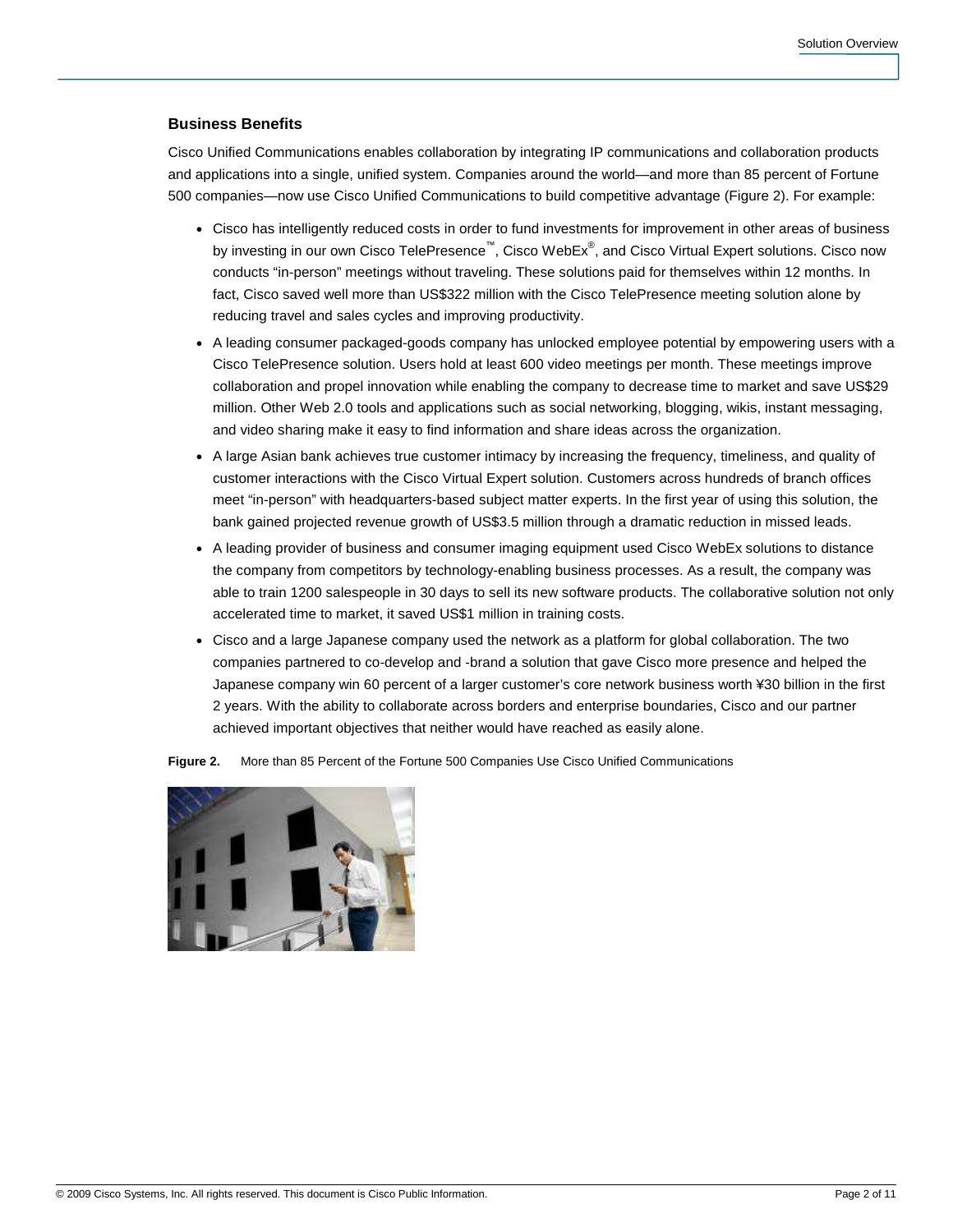# **Cisco Unified Communications Solutions**

Cisco helps companies contend with communications complexity with a comprehensive portfolio of unified communications solutions. The Cisco Unified Communications product portfolio includes:

## **Software Subscription and Licensing**

- Cisco Unified Workspace Licensing: This offering provides an easy and affordable way to flexibly meet business needs with Cisco Unified Communications. All client and server software, licensing, services and support, and software subscriptions are packaged together to simplify the way customers acquire and manage Cisco Unified Communications applications and services.
- Cisco Unified Communications Software Subscription: This offering increases business value with an economic and timely approach for upgrading to the latest Cisco technology. Customers can purchase major software version upgrades of various Cisco Unified Communications products at a reduced cost through a 1-, 2-, 3- or 5-year subscription plan.

## **IP Telephony**

Cisco's award-winning call-processing software, telephones, and endpoint devices allow your organization to efficiently run voice, data, and video communications over a single, converged network. Cisco is the number one overall enterprise voice vendor in the world, with two times the market share as the next closest competitor (source: Synergy Reserach Q1CY09).

Cisco provides call-processing solutions for organizations of all sizes and types. These industry-leading IP privatebranch-exchange (PBX) solutions manage voice, video, mobility, and presence services between IP endpoints, media-processing devices, voice-over-IP (VoIP) gateways, mobile devices, and multimedia applications. Cisco callprocessing solutions include:

- Cisco Unified Communications Manager: This enterprise call-processing system is the core of Cisco Unified Communications. It provides voice, video, mobility, and presence services to IP endpoints, media-processing devices, VoIP gateways, mobile devices, and multimedia applications. A single system can support up to 30,000 users and scale to support up to 1 million users at up to 1,000 sites.
- Cisco Unified Communications Manager Business Edition: This communications system is designed for small and medium-sized businesses to support growth up to 500 employees and 20 sites. It integrates the benefits of media processing (for voice and video calling and mobility) and messaging on a single platform. Consolidating these applications onto a single server creates a cost-effective solution that is simple to set up, manage, and use, thereby delivering a lower total cost of ownership (TCO).
- Cisco Unified Communications Manager Express: This call-processing solution provides call processing for Cisco Unified IP Phones for small or branch-office environments. It enables the large portfolio of Cisco integrated services routers to deliver unified communications features that business users commonly need to meet the voice and video communications requirements of the small or medium-sized office. Cisco Unified Communications Manager Express allows the deployment of a cost-effective, highly reliable communications system using a single device with Cisco IOS $^{\circledR}$  Software.
- Cisco Unified Communications 500 Series for Small Business: This all-in-one unified communications solution integrates voice, data, video, security, and wireless onto one platform, supporting up to 64 users.
- Cisco Unified Survivable Remote Site Telephony (Unified SRST): This innovative feature set is embedded in the software running on Cisco routers. If a branch-office, teleworker's office, or home-office WAN connection is lost, it uses the existing network in the remote office to provide multifeature call-processing redundancy for up to 730 branch-office employees in a centralized Cisco Unified Communications Manager or Cisco Unified Communications Manager Business Edition deployment.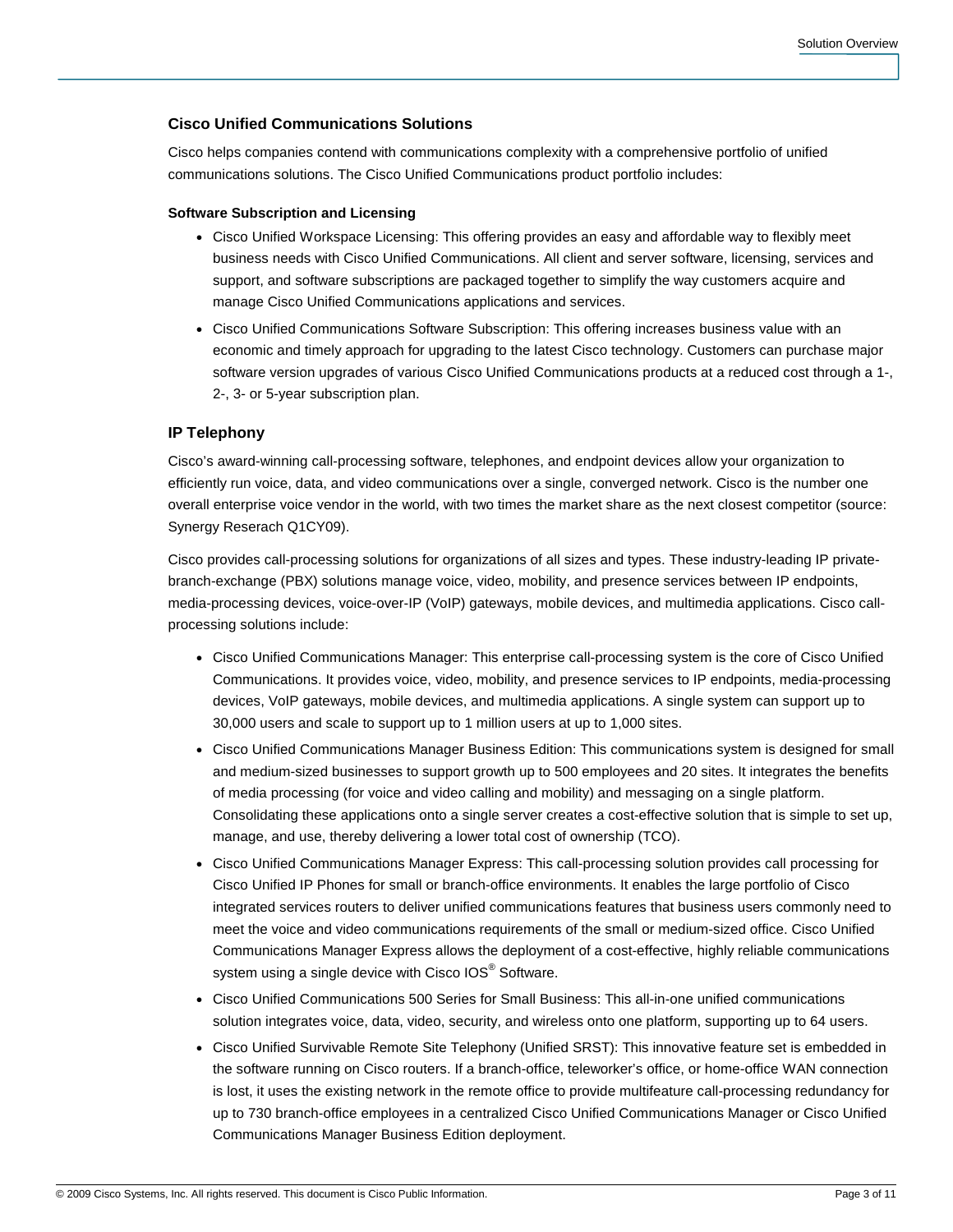Cisco offers the largest portfolio of IP endpoints in the industry and has deployed up to five times more IP phones than its nearest competitor (Figure 3). A wide array of Cisco IP endpoint solutions is available to meet diverse business communications needs. Products range from highly cost-effective endpoints that deliver robust voice communication services as an entry to unified communications, to a full portfolio of media-rich endpoints supporting video, presence, and converged endpoint applications.

**Figure 3.** Cisco Has Deployed More than 23 Million IP Phones



The portfolio includes both wired and wireless LAN solutions, software-based communication applications for PCs and mobile phones, and solutions for conference rooms and expansion modules for selected phone models, delivering added scalability.

Basic, business, and manager models can address all your phone needs in locations ranging from the lobby to the executive office—and everywhere in between.

**For highly active users** of communication services, such as executives, managers, administrative staff, attendant operators, and contact center supervisors, there is the Cisco Unified IP Phone 7975G.

**For active users** of communication services, such as managers and administrative staff, knowledge workers, and contact center agents and supervisors, there are many models from which to choose, including:

- Cisco Unified IP Phone 6961 (12 lines and monochrome display)
- Cisco Unified IP Phone 7960G (6 lines and grayscale display)
- Cisco Unified IP Phone 7962G (6 lines, grayscale display, and wideband audio)
- Cisco Unified IP Phone 7965G (6 lines, color display, and wideband audio)

The following models are **for moderate users** of communication services, such as knowledge workers and administrative staff. These offerings can also be used for less call-intensive contact center environments. Models include:

- Cisco Unified IP Phone 6941 (4 lines and monochrome display)
- Cisco Unified IP Phone 7940G (2 lines and grayscale display)
- Cisco Unified IP Phone 7942G (2 lines, grayscale display, and wideband audio)
- Cisco Unified IP Phone 7945G (2 lines, color display, and wideband audio)

The following models are for **light users** of communication services, such as knowledge workers. These offerings can also support specialized deployments in environments such as lobbies, cafeterias, schoolrooms, manufacturing floors, libraries, hallways, etc. Models include:

- Cisco Unified SIP Phone 3911 (1 line; Session Initiation Protocol [SIP] only)
- Cisco Unified IP Phone 6921 (2 lines, graphical monochrome display, and integrated 10/100 switch for collocating PC)
- Cisco Unified IP Phone 7906G (1 line and graphical monochrome display)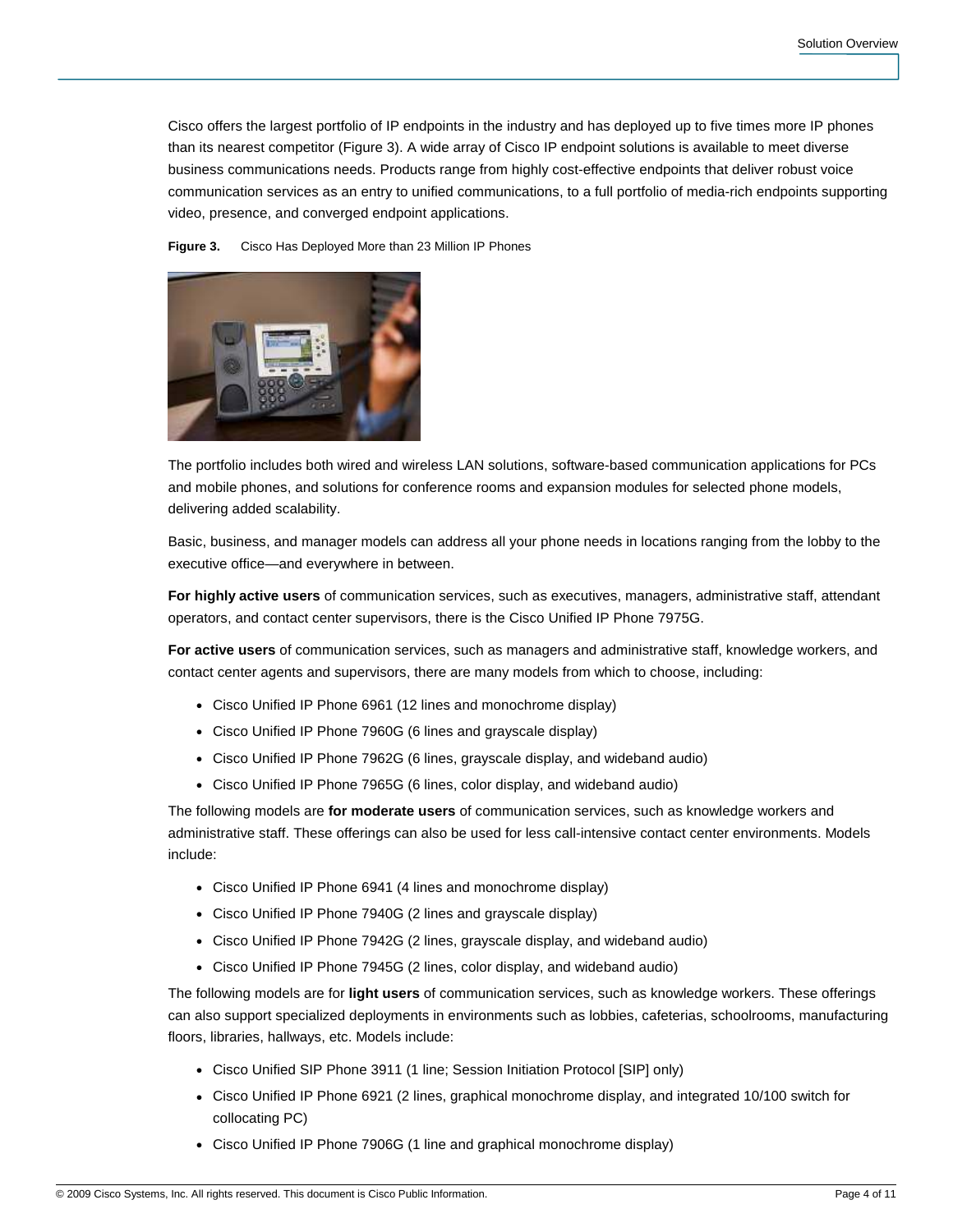● Cisco Unified IP Phone 7911G (1 line, graphical monochrome display, and integrated 10/100 switch for collocating PC)

The following are specialty offerings within the Cisco Unified IP Phone portfolio:

- The Cisco Unified IP Phone 7931G is for high-density multibutton environments such as retail and manufacturing.
- The Cisco Unified IP Conference Station 7936 and 7937G models are for small to midsize conference rooms.
- The Cisco Unified IP Phone 7985G supports personal desktop video, integrating a camera, LCD screen, speaker, keypad, and handset into one single desk phone.

For customers seeking endpoint solutions for in-campus mobile workers over a wireless LAN, Cisco offers two wireless IP phone models that deliver robust unified communications features:

- The Cisco Unified Wireless IP Phone 7921G has an integrated speaker, 2-inch color display, and 200 hours of standby time.
- The Cisco Unified Wireless IP Phone 7925G has an integrated speaker and 2-inch color display, and is MIL-STD 810F-compliant for resistance to shocks and drops. This phone is ideal for more-demanding environments such as retail, healthcare, and manufacturing environments.

The following analog products are available:

- Cisco ATA 186 Analog Telephone Adapter
- Cisco VG248 48-Port Analog Phone Gateway

#### **Cisco Unified Communications Applications**

Cisco offers a comprehensive portfolio of unified communications applications that includes everything from softphones to web conferencing solutions. According to market research firm Chadwick Martin Bailey, Cisco Unified Communications Solutions enable more effective communications (Figure 4), enhanced collaboration, and businessprocess transformation. (Source: Chadwick Martin Bailey, Unified Communications Applications: Uses and Benefits, July 2008.)





Source: Chadwick Martin Bailey, 2008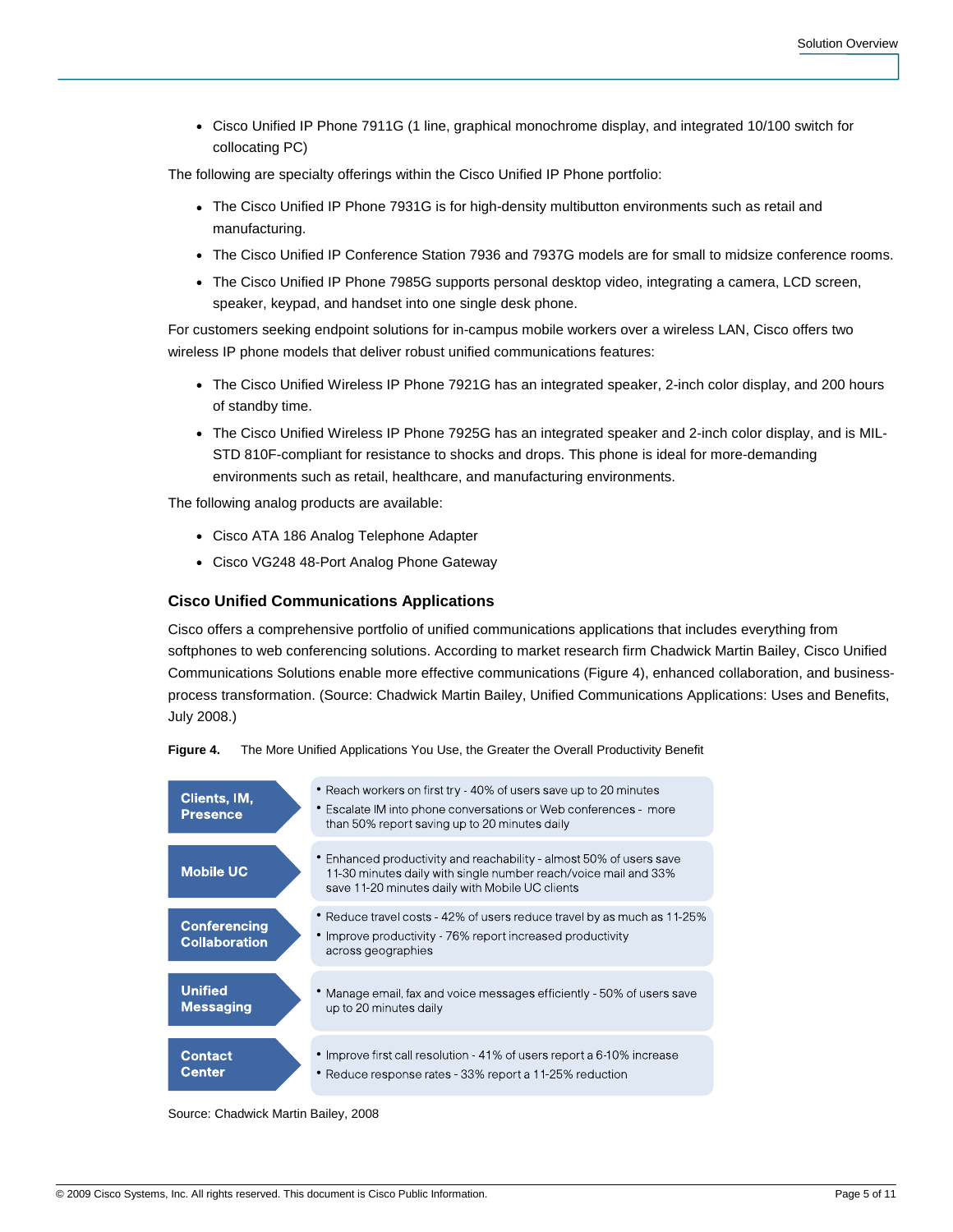## **Cisco Unified Communications Clients**

Cisco offers a wide array of clients, including:

- Cisco Unified Personal Communicator (Figure 5): This software application has advanced capabilities such as instant messaging, presence, softphone, video, click to call, voice-message management, and web conferencing. It enables workers to reach colleagues on the first try and easily escalate instant messaging sessions into phone conversations, video calls, or web conferences.
- Cisco UC Integration<sup>™</sup> for Microsoft Office Communicator: With this easy-to-deploy integration, you can extend proven Cisco Unified Communications directly to Microsoft Office Communicator 2007 on your PC and benefit from the investment protection and reduced complexity delivered by a single call-control solution.
- Cisco Unified Mobile Communicator: This easy-to-use software application enables collaboration across mobile workspaces by securely extending Cisco Unified Communications to mobile smart phones. From your mobile smart phone, you can manage your presence status, view the status of others, access company directory contacts, receive Cisco Unified MeetingPlace<sup>®</sup> notifications, place calls through Cisco Unified Communications Manager, manage voice messages, and access other vital information.
- Cisco Unified Mobility: This software application enables single number reach so when you are mobile you can publish a single phone number and have calls routed to the device that is most convenient for you at any given time. You also can easily transition live calls between your mobile phone and Cisco Unified IP Phone.
- Cisco Unified CallConnector Mobility: This application delivers your business calls to a phone of your choice at your current location. An optional part of the Cisco Unified CallConnector suite of products, Cisco Unified CallConnector Mobility is an adjunct server application that integrates with Cisco Unified Communications Manager Express to monitor and route calls based on call-handling rules. Whether at home or from remote locations, you can place or receive calls through Cisco Unified Communications Manager Express. This software application also provides single-number-reach capabilities.
- Cisco Unified CallConnector for Microsoft Windows: This toolbar application for Microsoft Office applications delivers desktop call-control features compatible with the Cisco Communication Manager Express feature set, such as octo-lines, shared lines, and hunt groups.
- Cisco IP Communicator: This softphone application delivers advanced telephony functions (such as call transfer, forward, and conferencing) to Windows-based PCs.
- Cisco WebEx Meeting Center on Smartphone Browsers using the browser on their smartphones, users can attend scheduled meetings, view presentations, applications, and desktops with live annotations. Meeting hosts can invite attendees by sending an SMS to any SMS-capable phone
- Cisco WebEx Meeting Center on the iPhone a native application on the iPhone that allows users to simply click to join and actively collaborate in Cisco WebEx Meeting Center meetings. iPhone users can view what's being shared, see the meeting participant list, see the active speaker and chat with other meeting participants. A future version of the application will allow user to transition, from their iPhone the in-session web conference to their computer and the audio to their Cisco Unified IP Phone for a rich collaboration experience.
- Cisco Mobile Supervisor a mobile application that allows contact center supervisors to view color-coded indicators of agent statistics and contact service queue metrics on their iPhone and iPod Touch.
- Cisco Unified Video Advantage: This software application brings video telephony functions to Cisco Unified IP Phones.
- Cisco Unified Communications Widgets: These free applets provide a productive and personalized user experience with Cisco Unified Communications applications and Cisco Unified IP Phones . Phone Designer enables you to quickly customize Cisco Unified IP Phone displays and to create ring tones. Click to Call for PCs lets you place Cisco Unified Communications Manager calls directly from your desktop productivity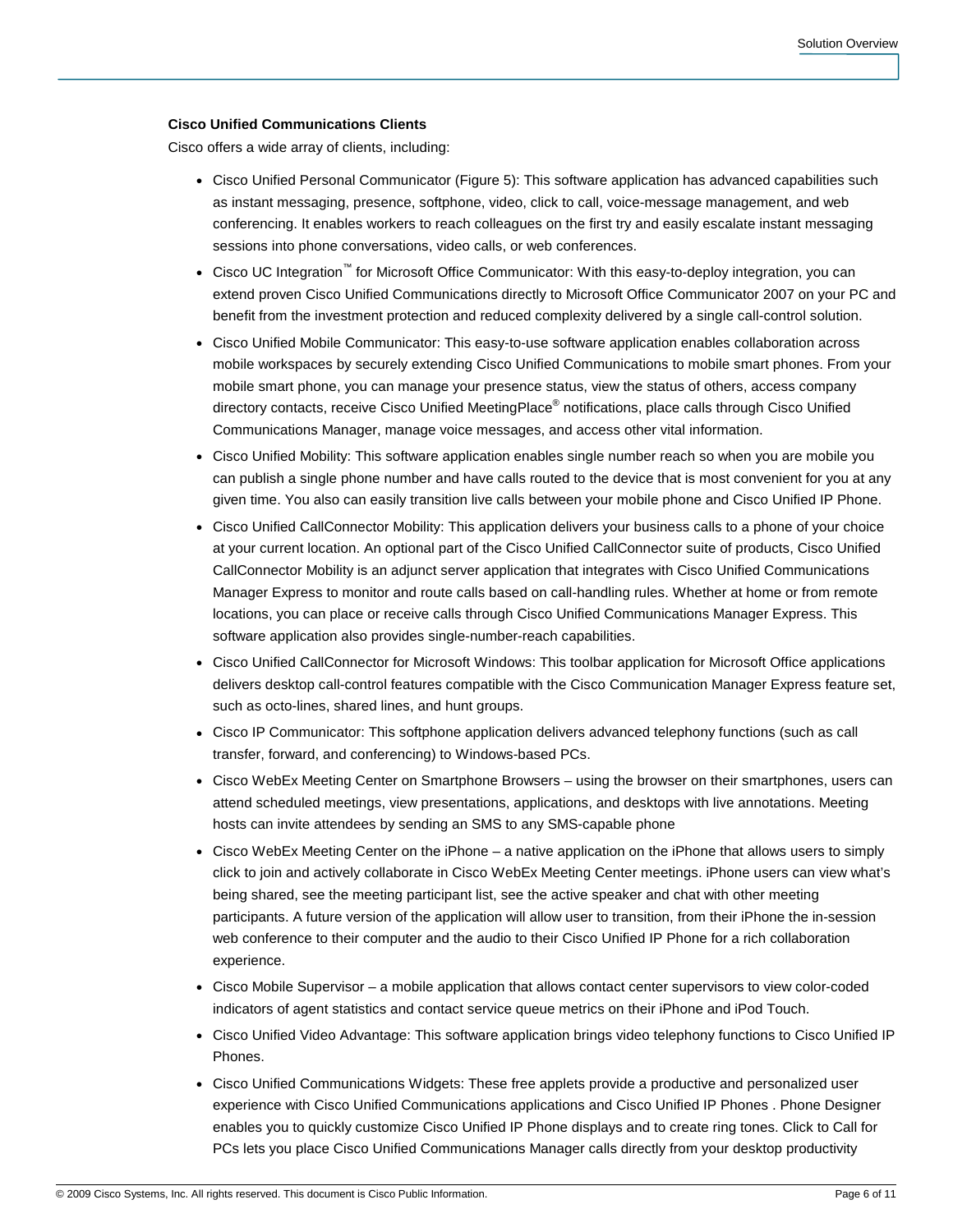applications and web browsers. Visual Voicemail enables you to view, listen, and respond to Cisco Unity® and Cisco Unity Connection voicemail messages right from the Cisco Unified IP Phone display, without having to dial into your corporate voicemail box.

**Figure 5.** Cisco Unified Personal Communicator Makes It Possible to Reach Colleagues on the First Try



## **Voice and Unified Messaging**

- Award-winning Cisco voice and unified messaging solutions are designed to meet the diverse needs of enterprises of all sizes, with flexible deployment options and feature-rich messaging.
- Cisco Unity unified messaging: This enterprise solution has robust Automated-Attendant functions, speechrecognition capabilities, intelligent routing rules, and an advanced set of personalization options. It supports up to 15,000 users per server and can be networked to support up to 250,000 users. It supports integration with Microsoft Exchange and Lotus Domino.
- Cisco Unity Connection: This feature-rich voice-messaging platform is based on the same Linux operating system as Cisco Unified Communications Manager. With Cisco Unity Connection, you can access and manage your voice messages using Cisco Unified Personal Communicator, your email inbox, web clients, and instant messaging applications. You can also view, search, sort, and play messages on your Cisco Unified IP Phone display. When mobile, you can use speech commands to manage your messages and have your calendar and meeting details read to you. Cisco Unity Connection supports up to 10,000 users per server and can be networked to support up to 50,000 users.
- Cisco Unity Express: Designed specifically for small and midsize offices and branch offices with up to 250 users, this solution has integrated messaging, Automated-Attendant services, an optional interactive-voiceresponse (IVR) function, and an optional time-card application that works using Cisco Unified IP Phones. Cisco Unity Express is a simple addition to Cisco integrated services routers.

## **Rich-Media Conferencing**

Cisco offers a wide range of multimedia conferencing solutions that integrate voice, video, and web conferencing capabilities. Cisco conferencing solutions include:

- Cisco Unified MeetingPlace conferencing: This enterprise solution improves productivity and accelerates problem resolution with integrated voice, video, and web conferencing. Meeting setup and management are simple, and the solution can help reduce costs by providing on-premises voice and video conferencing for Cisco WebEx Meeting Center.
- Cisco Unified MeetingPlace Express: Designed for midsize organizations, this voice, video, and web conferencing solution provides simple yet powerful conferencing capabilities that are easy to deploy and manage.
- Cisco Unified Videoconferencing: This conferencing solution provides multiparty video conferencing for traditional room-based and desktop video conferencing. It also provides interoperability between traditional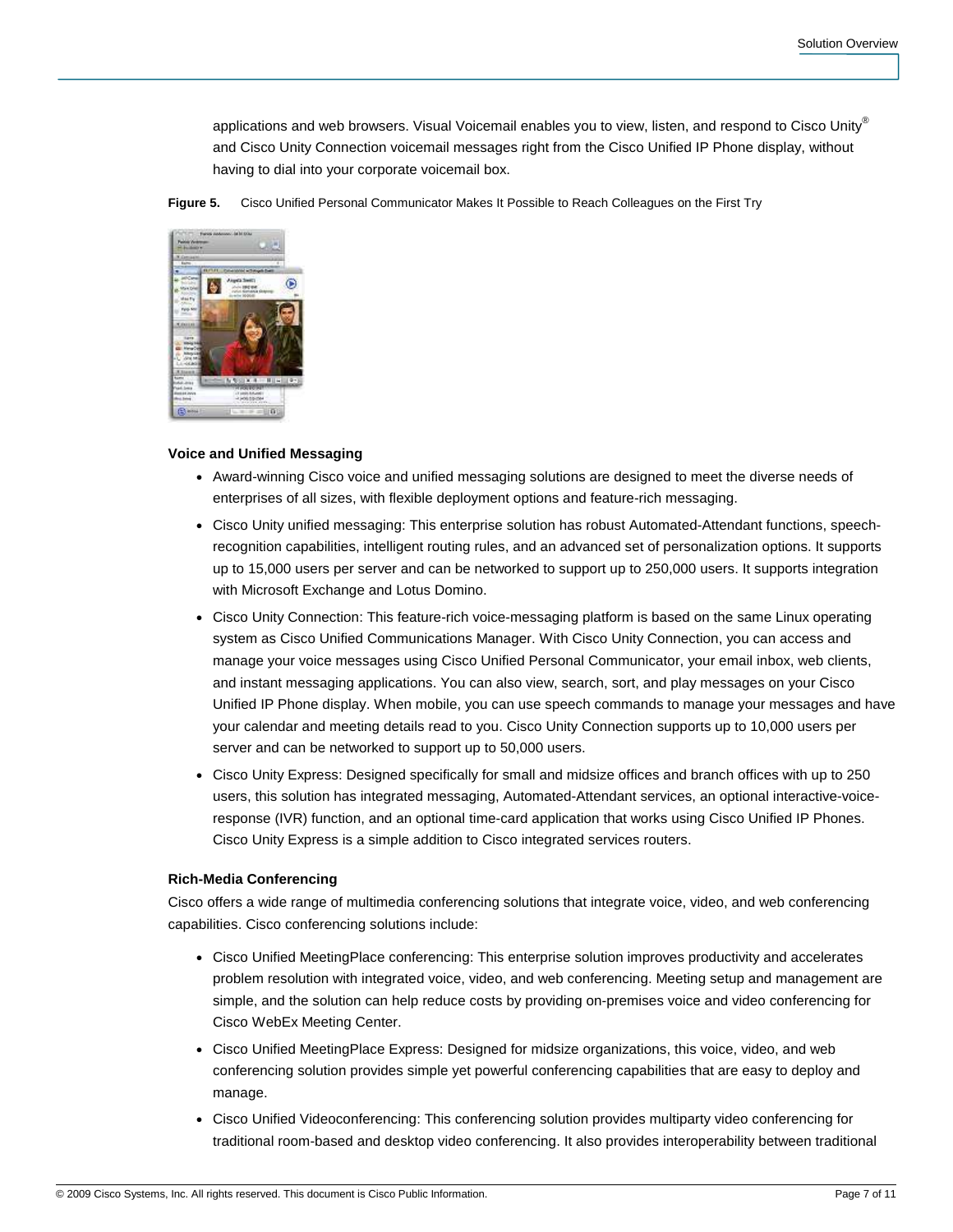video solutions and the Cisco TelePresence application and more advanced video conferencing capabilities for Cisco WebEx Meeting Center.

- Cisco TelePresence: This revolutionary technology creates a live, face-to-face communication experience over the network that empowers you to collaborate like never before. Cisco TelePresence helps people meet, share content, create high-quality video recordings and events, consult with experts and deliver powerful personalized services, all using the power of the network for an immersive in-person experience. Cisco TelePresence is designed to not only bring users together, but also bridge the gap among multiple communication platforms. The ability to blend a phone call with a Cisco WebEx® meeting and interoperate with video conferencing technologies enables users to break free of technology boundaries and collaborate effectively, no matter what tool they are using. For example, Cisco Unified Contact Center can integrate with Cisco TelePresence Expert on Demand to provide high-touch customer service and point-of-sale services (Figure 6).
- Presence and instant messaging: Organizations can provide highly scalable presence and instant messaging for up to 30,000 users per cluster with Cisco Unified Presence 7.0. This standards-based presence and instant messaging server makes it possible to extend presence services to more users. Presence reduces phone tag and improves productivity by providing information about colleagues' location, availability, and phone status.

**Figure 6.** Cisco TelePresence Expert on Demand Delivers Virtual Customer Service and Point-of-Sale Services]



#### **Contact Center Applications**

Proven Cisco contact center software has multichannel capabilities that can help organizations turn reactive support to proactive customer value creation that builds customer loyalty (Figure 7). Cisco contact center solutions include:

- Cisco Unified Contact Center Enterprise and Express: These software products can improve customer satisfaction and time to resolution with skills-based routing, voice, and video self-service; computer telephony integration (CTI); and multichannel contact management over an IP infrastructure.
- Cisco Unified Intelligent Contact Management: This software provides call-routing, CTI, real-time feeds with agent status and queues at each site, and intelligent routing while the call is still in the public switched telephone network (PSTN).
- Cisco Unified Customer Voice Portal: This automated voice and video self-service solution provides intelligent, personalized self-service over the phone. It works with the agent-assisted service provided by Cisco Unified Contact Center products or in standalone mode.
- Cisco Unified IP Interactive Voice Response (IP IVR): With this self-service solution, customers can pay bills, order products, and track deliveries—without interacting with a live agent.
- Cisco Unified Expert Advisor: This solution extends the productivity benefits of presence to customer interactions, making it possible for callers to receive assistance from subject matter experts regardless of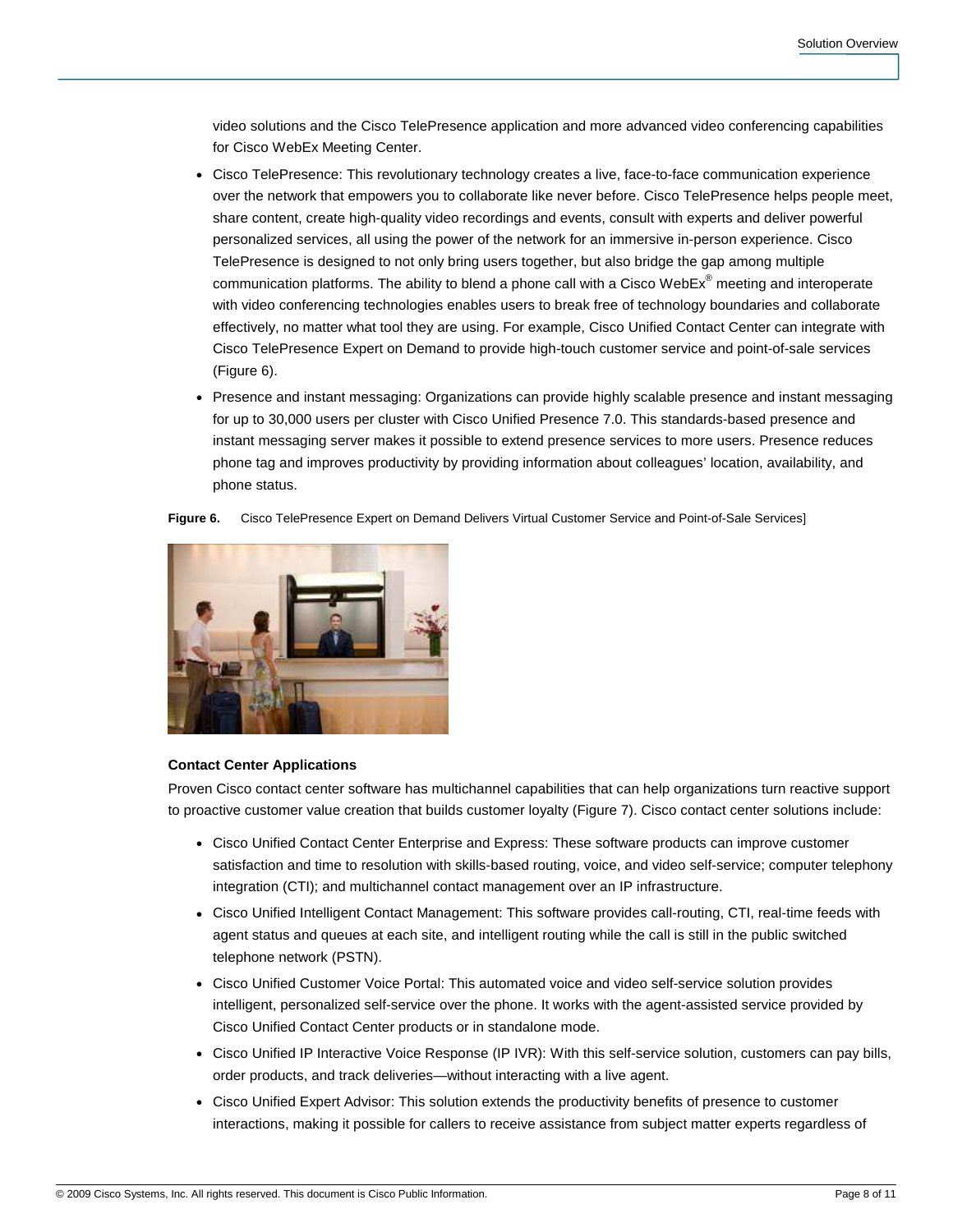where they are located in the enterprise. Presence-enabled routing can dramatically improve first-call resolution and reduce response times.





#### **Extending Applications Capabilities**

Cisco Unified Communications is built on an open, interoperable architecture, which uniquely allows transparent interoperability with other industry-leading solutions. As a result, Cisco Unified Communications customers have:

- A robust ecosystem of third-party solutions: These Cisco technology development partners give our customers access to a new world of value-added applications; they already deliver integrated applications. Cisco works with these partners to ensure applications are verified with the latest Cisco releases.
- SIP support in Cisco Unified Communications Manager 7.0: Cisco integrates support for rich, native SIP and SIP for Instant Messaging and Presence Leveraging Extensions (SIMPLE) on both line- and trunk-side interfaces with integrated presence on phones and applications. This integration makes it possible to maintain transparent interworking with existing H.323, Media Gateway Control Protocol (MGCP), Skinny Client Control Protocol (SCCP), Telephony Application Programming Interface (TAPI), Java TAPI (JTAPI), and Q.SIG protocols. The results include enhanced interoperability, investment protection, and broad ecosystem support.
- Deep integration with solutions from strategic partners: Cisco works with strategic partners to enhance collaboration and productivity. For example, Cisco Unified Communications plug-ins for IBM Lotus Sametime allow Sametime users to see when someone is on the phone and initiate voice, video, and web collaboration sessions from contact lists and instant messaging sessions. Cisco also supports Microsoft Office Communications Server and Live Communications Server environments so Microsoft users can benefit from capabilities such as presence, click to call, embedded video, and business-to-business federation support.
- The ability to quickly develop and easily manage customized applications: Cisco Unified Application Environment 2.5, a rich portfolio of applications and development tools, makes it possible for web or enterprise developers who have not yet developed telephony and unified communications skills to use their current development tools to quickly and easily integrate network services and advanced unified communications capabilities (such as presence) with other business applications or develop entirely new transformational applications.

## **Collaboration**

Cisco Collaboration Solutions will provide a powerful, and as yet untapped, source of competitive advantage by delivering a new level of intracompany collaboration today and by ushering in a new era of collaboration in which everyone, everywhere can always have on-demand access to rich, collaborative workspaces as long as they have a network connection. Cisco Collaboration is enabled by:

● Cisco Unified Communications: These solutions empower users with comprehensive unified communications anytime, anywhere, and on any device.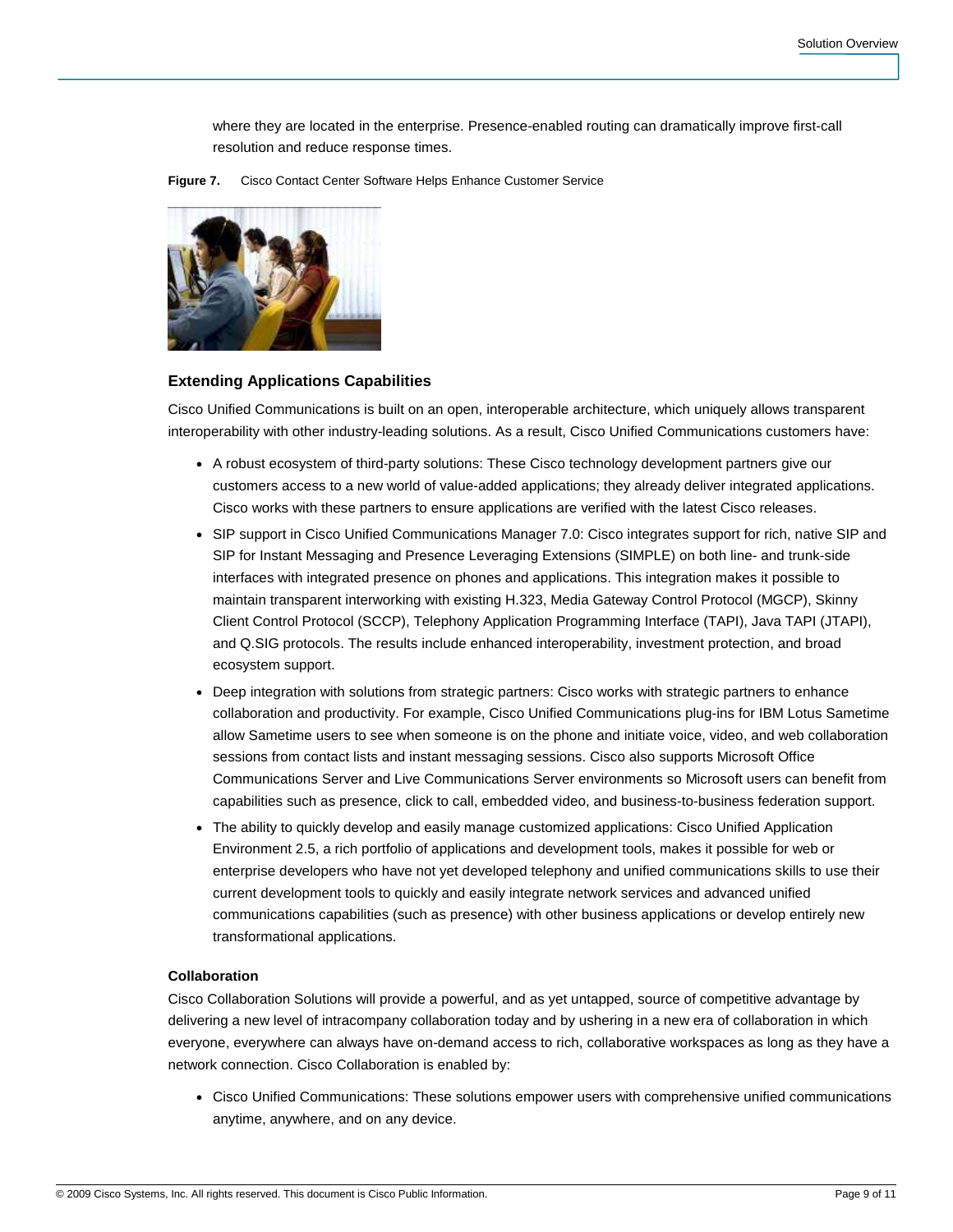- Cisco Business Video: from streaming desktop video to the highly immersive Cisco TelePresence experience, Cisco offers a full range of integrated video communications and distribution solutions.
- Web 2.0 applications: The Cisco collaboration architecture combines the reach, speed, and flexibility of Web 2.0 tools without compromising the security, reliability, and policy of the networks on which they are deployed.

"Organizations that use a single, primary vendor for IP Telephony have a 43 percent lower network cost of ownership than those that use multiple vendors."

**—Sage Research** 

## **An End-to-End System**

Cisco provides an end-to-end unified communications system that uses an open and extensible collaboration architecture, which uses the network as the platform to enable the unified workspace. The comprehensive Cisco Unified Communications solution includes:

- Network infrastructure: Industry-leading Cisco routers and switches form an intelligent, secure network foundation for unified communications. These routers and switches exhibit device, application, and network intelligence.
- Security: Cisco offers a comprehensive systems approach to security to protect all levels of its unified communications system—the infrastructure, call management, endpoints, and applications.
- Wireless: With one of the industry's most comprehensive wireless portfolios, Cisco helps organizations extend communications where employees need them most, so they can productively do their jobs wherever they are.
- Management applications: Using the advanced monitoring, alerting, diagnostics, and reporting capabilities in the Cisco Unified Communications Management Suite, businesses can actively manage the entire Cisco Unified Communications Solution to discover potential problems, maintain quality and user satisfaction, and help minimize service downtime.
- Lifecycle services: Cisco and our partners offer a broad portfolio of services for Cisco Unified Communications Solutions. Award-winning technical support increases operational efficiency. Remotemanagement services simplify day-to-day operations, and optimization services enhance solution performance as business needs change.
- Flexible deployment: Cisco Capital<sup>SM</sup> offers financing programs, including leasing options, to help companies acquire the Cisco technology they need today without a major capital investment.
- Outsourced managed service options: With a service provider that displays the Cisco Powered logo hosting your unified communications, you can have all the benefits of a converged IP communications network without having to own, manage, or maintain a Cisco Unified Communications System.
- Third-party applications: Cisco Unified Communications is built on an open architecture, which allows transparent interoperability and deep integration with third-party solutions.
- More than 2000 Cisco Unified Communications Specialized reseller, integrator, and service provider partners worldwide sell, deploy, and support more than 90 percent of the Cisco Unified Communications Systems in the market today. Cisco offers three specialization levels for these partners in order to address the full spectrum of customer needs:
	- Cisco Express Unified Communications Specialization: These partners integrate critical solutions in converged data, voice, and video networking.